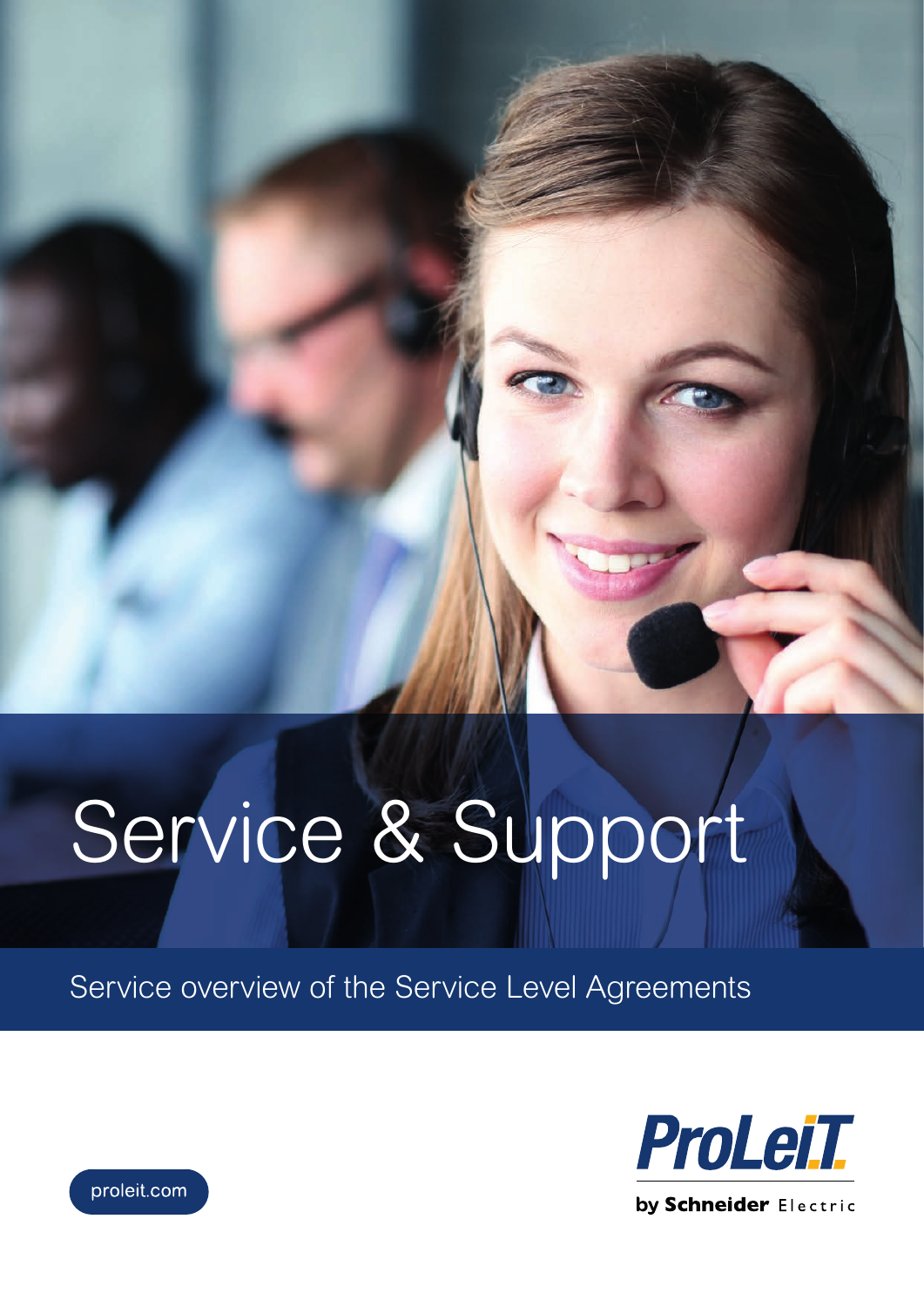## From enquiry to solution

With Plant iT & brewmaxx, you are investing in a reliable and highperformance automation solution. In addition, we offer our customers comprehensive service and support by our own staff. The scope of services is specified in a Service Level Agreement (SLA). We therefore ensure optimum support for the entire life-cycle of your production plant.

#### **24/7 support**

ProLeiT provides qualified service staff to provide you support. The support staff is the first point of contact for your enquiry. All enquiries are dealt with by the central ProLeiT help desk. Our help desk is available 24 hours a day, 365 days a year. We offer phone, e-mail and remote dial-in support within the contractually agreed response times.

Engineers with extensive project experience are at the core of our support team. When faced with a range of complex support requirements or technology problems, project and development teams are integrated into the problem-solving process, if necessary.

Any faults registered by you, that result in production downtime or negatively affect production obviously have the highest priority. Our support staff focuses on rapid problem solving in order to get your plant back to full productivity as quickly as possible. The fault is subsequently analyzed by our Problem Management team. Our goal is to determine the causes of faults and to eliminate them permanently.

### **Remote dial-in**

We use secure and cutting-edge VPN or siteto-site solutions, thereby enabling our support staff to quickly access your plant. When using a VPN connection via mobile telephony or a LAN-to-LAN router, access is gained through our VPN service portal.

#### **Health checks**

Thanks to health checks, your plant is routinely checked for weak points. You receive an extensive report with recommended actions.

### **Knowledge database and ticket tracking**

In our knowledge database, you will find various solutions as FAQs as well as download links and system software documents. If this self-service section does not offer a suitable solution, you can generate a ticket and forward your request directly to us. Ticket tracking allows you to view the processing status online at any time.





Here you can find more information on remote maintenance and supported dial-in methods.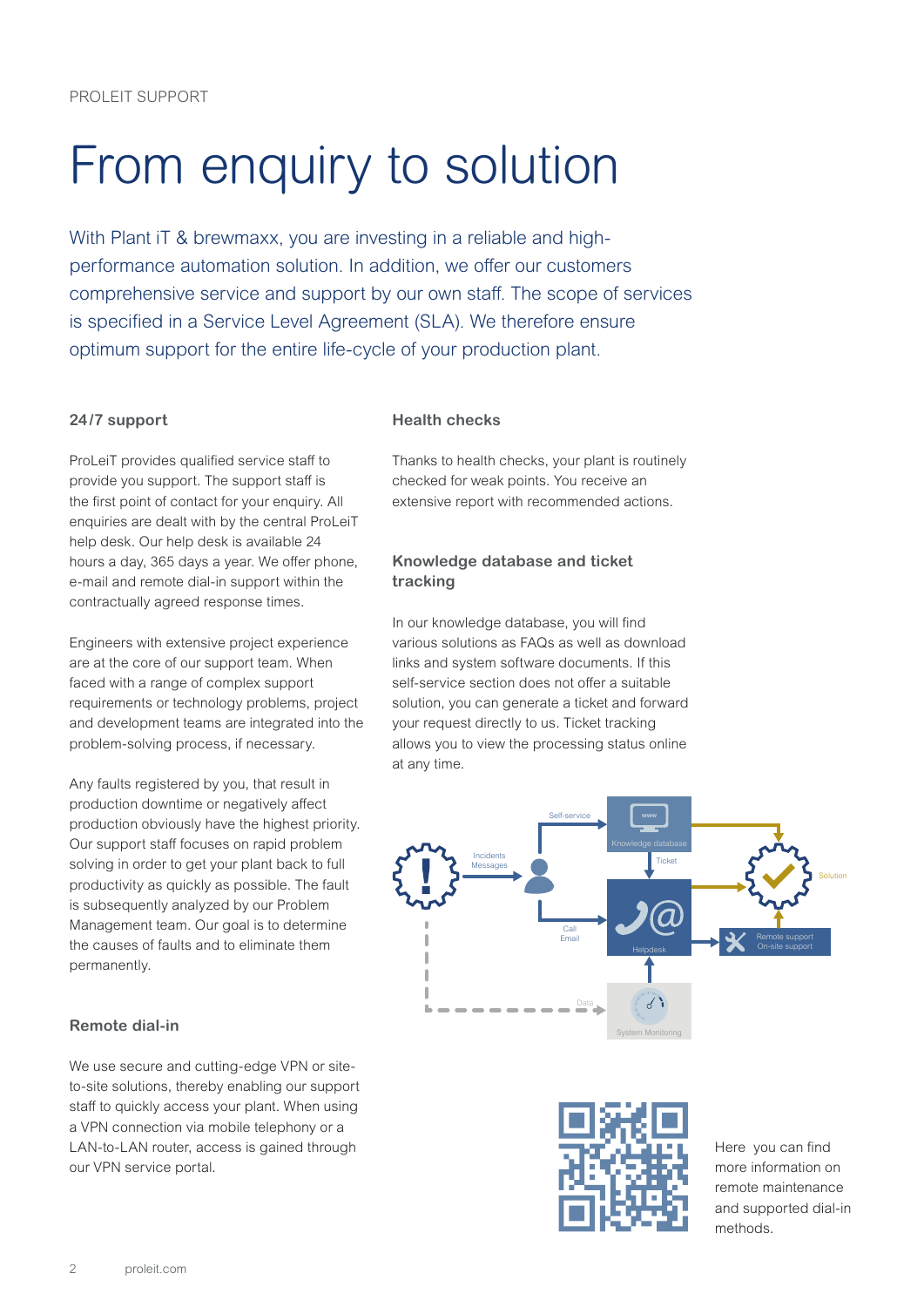# System Monitoring

### Automatic 24/7 monitoring of your systems

**Monitor Diagnosis** Alert Respond Solve

System Monitoring makes the operating behaviour of your Plant iT & brewmaxx plants and its individual components transparent. It is installed as a self-sufficient system next to the production plant and provides information on its as-is state. The history additionally displays trends and tendencies and informs persons responsible for the system if critical situations occur. Compared to manually executed maintenance work, the functions monitoring, diagnosis and alert are fully automated and available 24/7 without any additional costs.

As soon as a fault is detected by the monitoring system an automatic email (alarm) is sent to the ProLeiT Helpdesk, the plant operator or other service providers. Optionally, the alarm messages can be supplied as lists or displayed visually as data in a dashboard.

The response to an incoming fault message is coordinated between you, as the plant operator, any IT service providers involved and the ProLeiT help desk. You then decide on the initiation of necessary measures to solve the problem (troubleshooting).



Our system monitoring has roughly 1,200 unique check plugins that cover all key areas – from hardware components, such as switches, storage, PCs, to virtualization and the monitoring of operating systems and Plant iT & brewmaxx applications.



Our ProLeiT system monitoring video explains the most important functions. Simply scan the displayed QR code.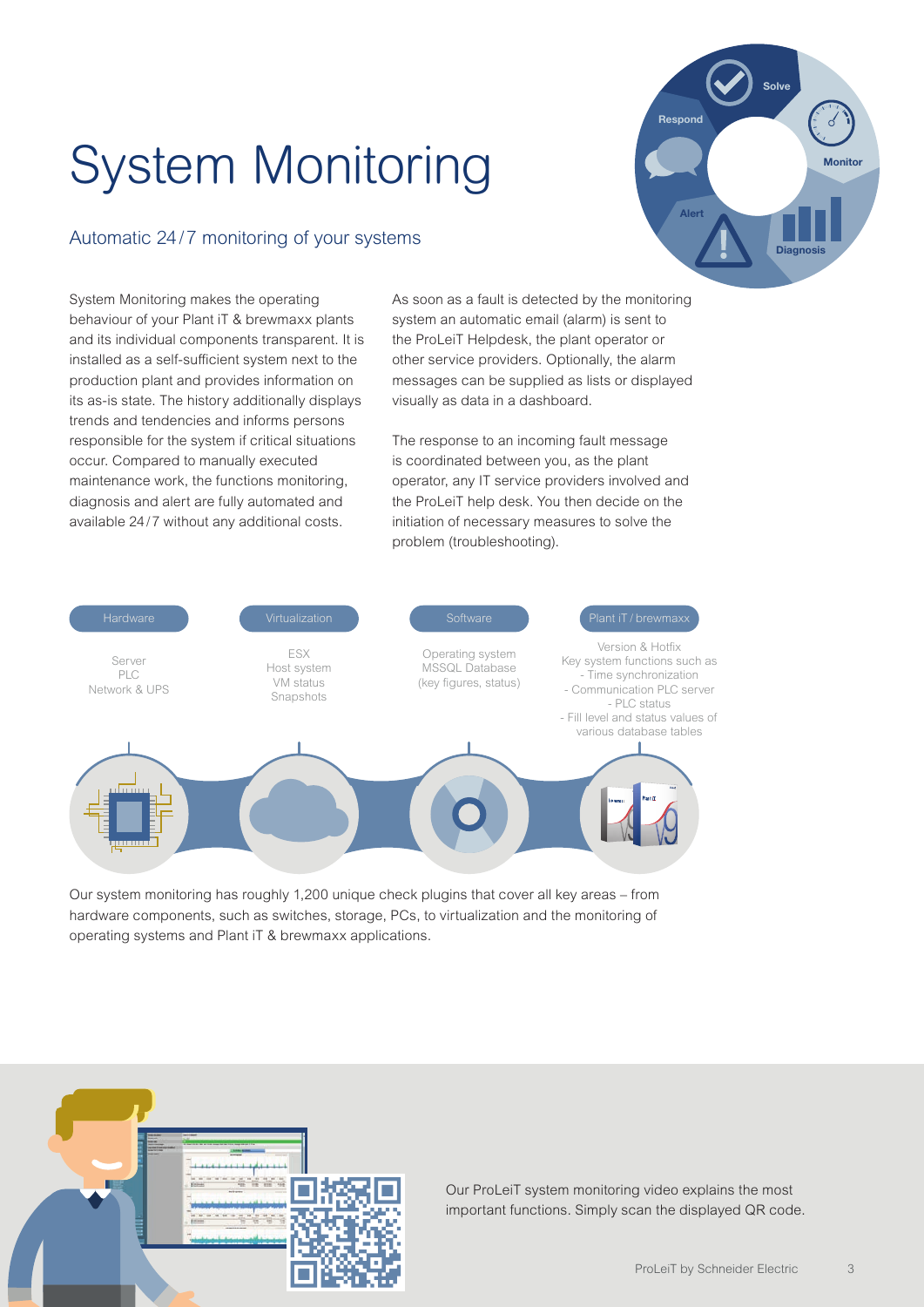

Info mailing You always stay up-to-date with the latest news, updates, hotfixes and recommended actions.

### **Reasons for a ProLeiT SLA**



Health checks Thanks to annual health checks, irregularities – for instance in the installation, log files and other parameters – are detected and analyzed.



24/7 support Our support team is available 24/7 and offers the best possible help with any questions and problems you may have with your site.



Initial help from specialists You secure the availability of specialists who are prepared for your emergency and provide appropriate and immediate measures to remedy any defects.



Health Check Report You will receive a Health Check Report with recommended actions to ensure your system continues to run smoothly in the future.



Remote dial-in ProLeiT support staff accesses the production system via a secure and fully patched dial-in environment.



On-site support The fault could not be resolved remotely? We will always find a solution if required, at your site.



Ticket tracking You have full transparency of your tickets, including processing status and billing.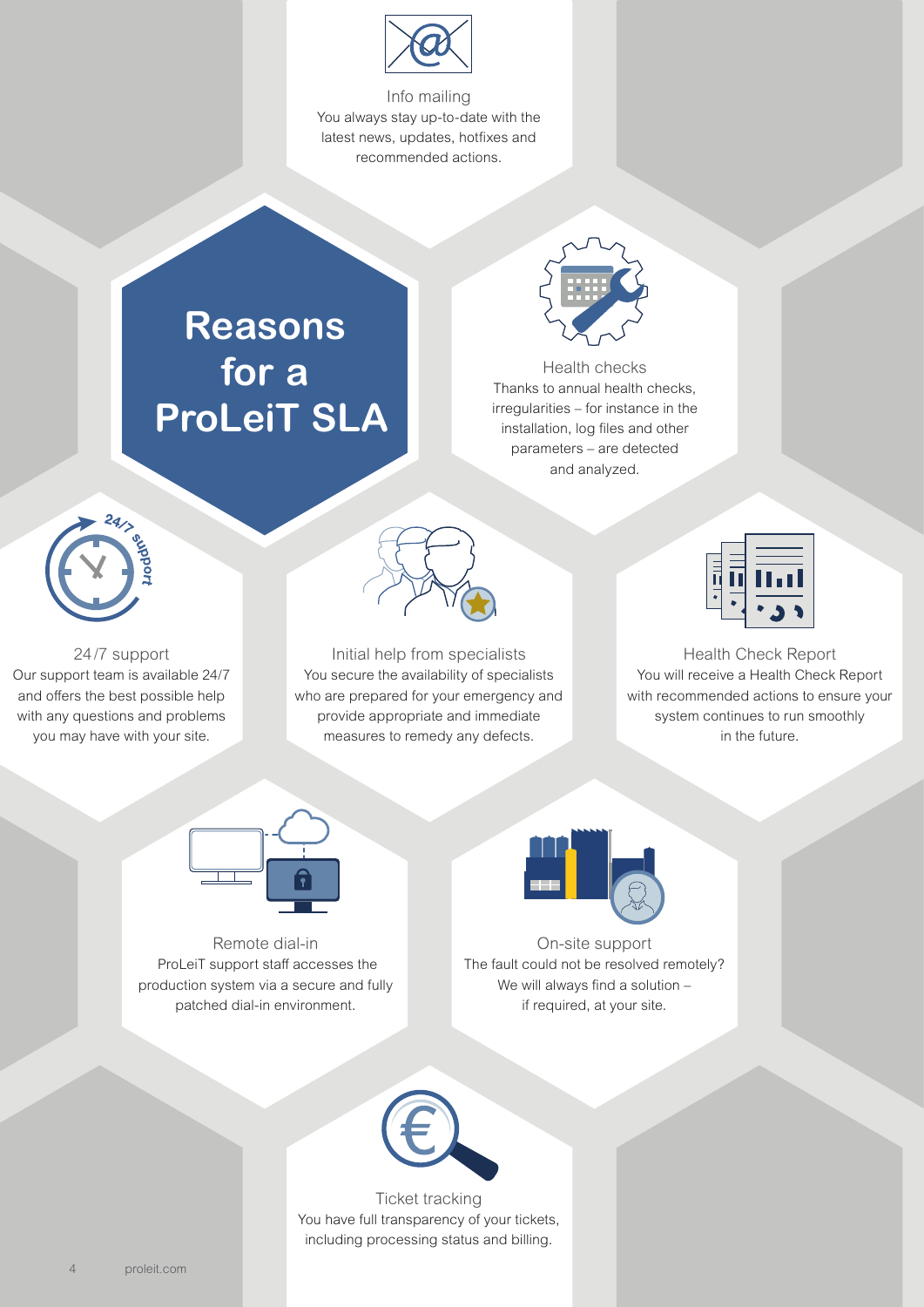

Service according to ITIL® Our service management is guided by the recognized and widely used IT service management best practices (ITIL) – for maximum efficiency and quality.



### System monitoring We monitor your plant 24/7 and are thus able to detect faults, disruptions and highrisk situations before the production system is negatively impacted.



### Service manager At ProLeiT, you do not speak to bots – for all your questions and concerns, you

are provided with a direct contact who is always in a position to give you the best and most reliable advice.

### **FAQ**

Self service Find a solution or an answer to your question in no time in our knowledge database, which features numerous documents and download links for Plant iT/ brewmaxx.



Customized dashboards ProLeiT system monitoring provides customized monitoring dashboards that give you an overview of the key system functions.



Problem manager We use our problem management to determine the causes of faults and to resolve them permanently.



OT Cybersecurity First Level Assessment Cyber status assessment by specialists and recommendations to increase OT cybersecurity.



IT consulting Our IT specialists work with you to develop concepts and solutions for IT topics such as backup or patch management.

### **.. and what is your reason?**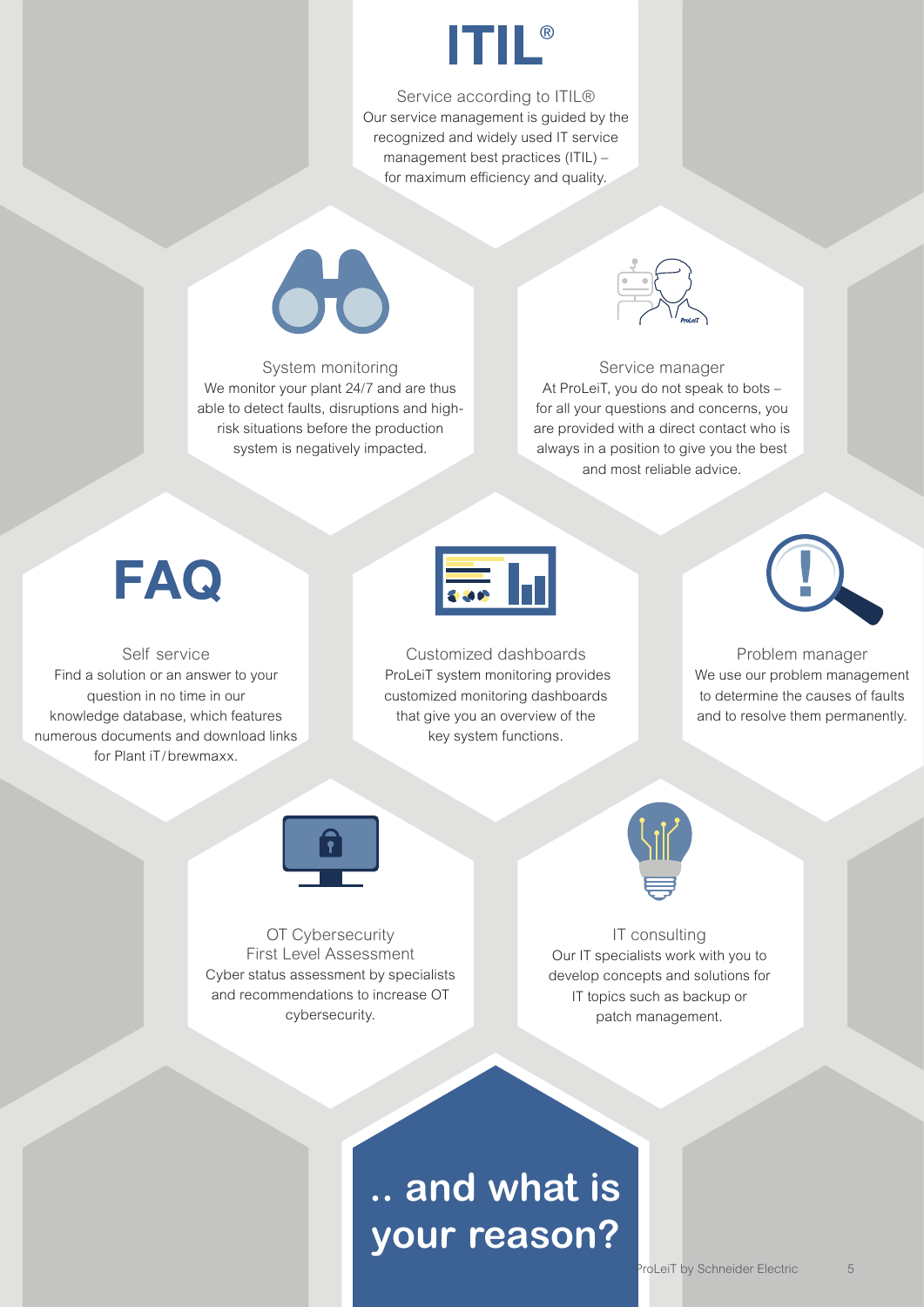# ProLeiT service catalogue

The ProLeiT Service Level Agreement (SLA) defines the services to be provided by ProLeiT. The scope of services can be individually adapted to your requirements – according to the service catalogue.

|                                              | Silver                 | Gold           | Platinum |  |
|----------------------------------------------|------------------------|----------------|----------|--|
|                                              |                        |                |          |  |
| <b>Incident Management</b>                   |                        | O              |          |  |
| <b>Escalation Management</b>                 |                        | $\bullet$      |          |  |
| <b>Service Request Management</b>            |                        |                |          |  |
| Self-Service-Portal                          |                        |                |          |  |
| <b>Service Time</b>                          | <b>Business Hours</b>  | 24/7           | 24/7     |  |
| <b>Credit Package</b>                        | Small                  | Medium         | Large    |  |
|                                              |                        |                |          |  |
|                                              |                        |                |          |  |
| <b>Response Time</b>                         |                        |                |          |  |
| <b>During Business Hours</b>                 |                        |                |          |  |
| <b>Minor Incident</b>                        | Next business day      |                |          |  |
| <b>Service Request</b>                       | Next business day      |                |          |  |
| Event                                        | —                      | 4h             | 2h       |  |
| <b>Major Incident</b>                        | 4h                     | 1 <sub>h</sub> | $30$ min |  |
| <b>Out of Business Hours</b>                 |                        |                |          |  |
| <b>Major Incident</b>                        |                        | 1 <sub>h</sub> | 30 min   |  |
|                                              |                        |                |          |  |
| <b>Product Support</b>                       |                        |                |          |  |
| Language                                     | DE/EN                  |                |          |  |
| <b>Service Delivery Point</b>                | ProLeiT Helpdesk       |                |          |  |
|                                              |                        |                |          |  |
|                                              |                        |                |          |  |
| <b>Application Support</b>                   |                        |                |          |  |
| Language                                     | According to agreement |                |          |  |
| <b>Service Delivery Point</b>                | According to agreement |                |          |  |
| <b>Knowledge Management for Applications</b> |                        |                |          |  |
|                                              |                        |                |          |  |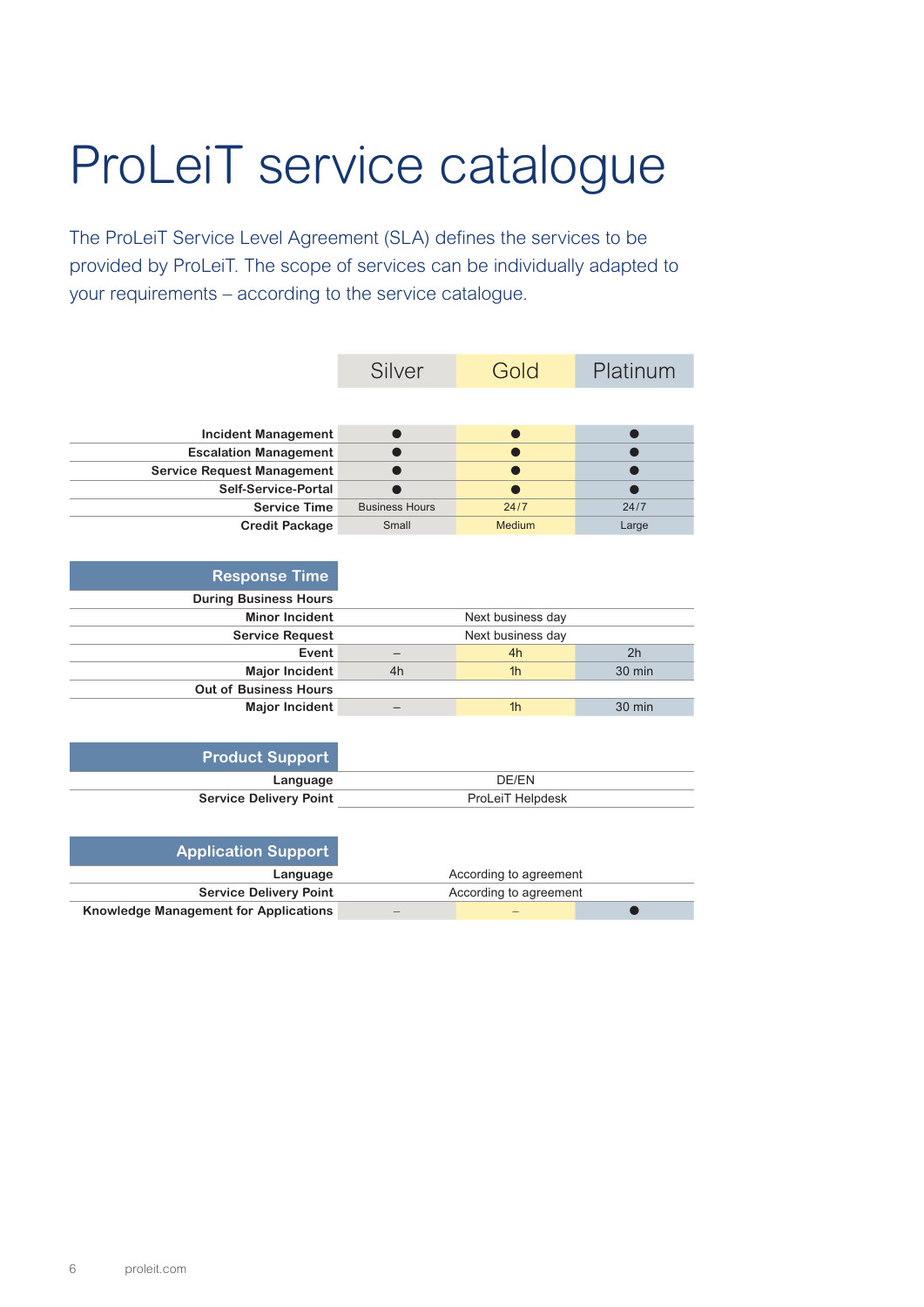|                                             | Silver     | Gold       | Platinum   |
|---------------------------------------------|------------|------------|------------|
|                                             |            |            |            |
| <b>Business Continuity</b>                  |            |            |            |
| <b>Remote Access</b>                        |            |            |            |
| TeamViewer/WebEx                            |            |            |            |
| <b>ProLeiT Standard Access</b>              |            |            |            |
| <b>Special Access</b>                       |            | $\bigcirc$ | ( )        |
| <b>Preventive Services</b>                  |            |            |            |
| <b>Remote Health Check</b>                  |            |            |            |
| <b>On-Site Health Check</b>                 | ∩          | $\bigcirc$ |            |
| System Monitoring as Local Installation     |            |            |            |
| Event Management incl.                      |            | ∩          |            |
| <b>System Monitoring as Managed Service</b> |            |            |            |
| <b>Customer-specific</b>                    |            |            |            |
| <b>System Monitoring Reports</b>            |            |            |            |
| <b>Basic Backup</b>                         |            |            |            |
| <b>Advanced Backup Disaster</b>             |            | $\bigcirc$ | $\bigcap$  |
| <b>Recovery Concept</b>                     |            |            |            |
| <b>Patch Management</b>                     |            | $\bigcirc$ | ∩          |
| <b>Hardware Support</b>                     | $\bigcirc$ | $\bigcirc$ | ( )        |
| OT Cybersecurity First Level Assessment     | ◯          |            |            |
| <b>Installation Services</b>                | $\bigcirc$ | $\bigcirc$ | $\bigcirc$ |

| <b>Business Improvement</b>            |  |  |
|----------------------------------------|--|--|
| <b>Service Manager</b>                 |  |  |
| <b>Problem Manager</b>                 |  |  |
| <b>Change Manager</b>                  |  |  |
| <b>Test System and Virtual Factory</b> |  |  |
| <b>Software-Optimizations On-Site</b>  |  |  |
| <b>Training</b>                        |  |  |
| <b>Customer-specific trainings</b>     |  |  |

– Not included | ○ Option | ● Included